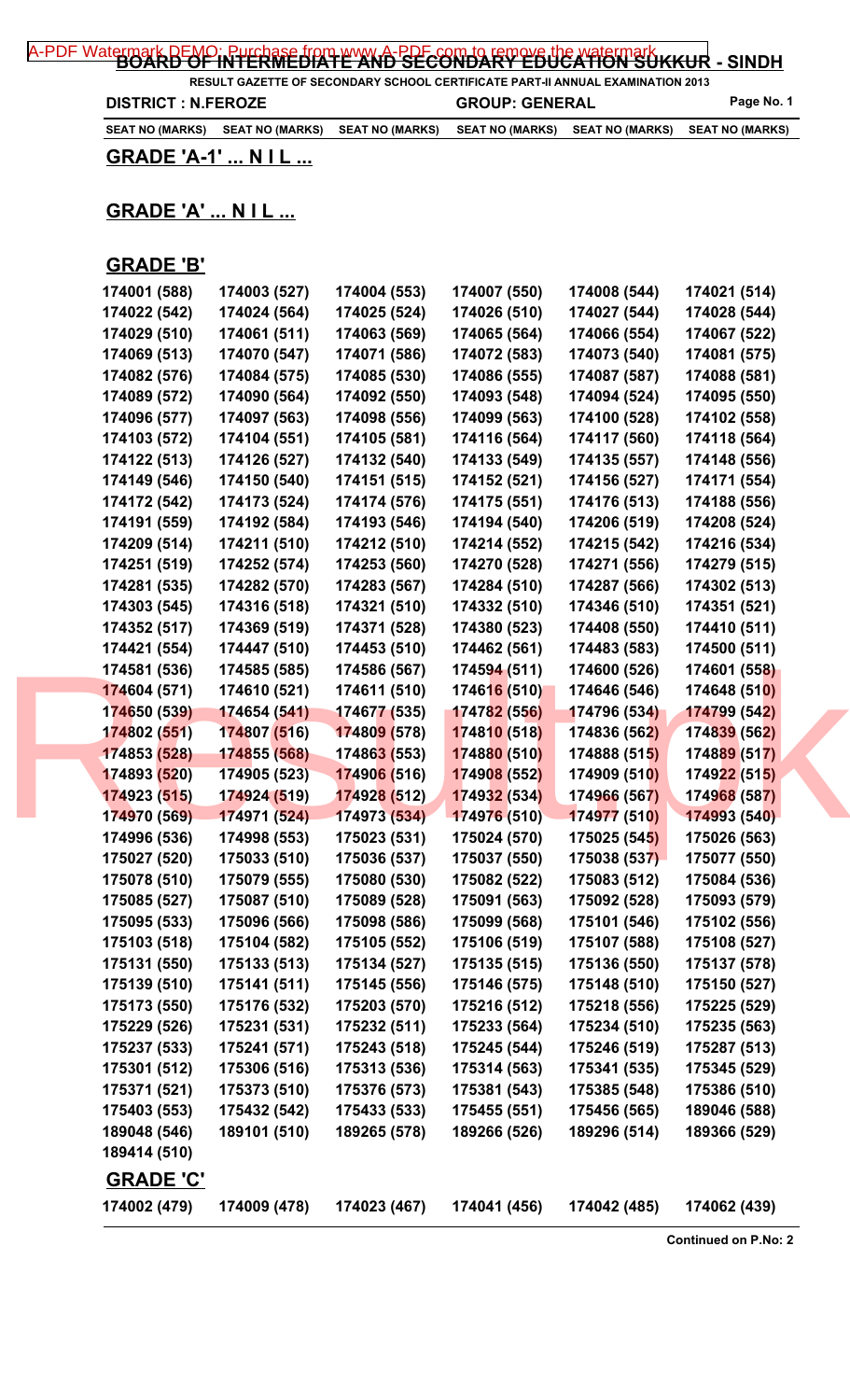|  | <b>DISTRICT : N.FEROZE</b>       |                        |                             | <b>GROUP: GENERAL</b>  |                        | Page No. 2             |
|--|----------------------------------|------------------------|-----------------------------|------------------------|------------------------|------------------------|
|  | <b>SEAT NO (MARKS)</b>           | <b>SEAT NO (MARKS)</b> | <b>SEAT NO (MARKS)</b>      | <b>SEAT NO (MARKS)</b> | <b>SEAT NO (MARKS)</b> | <b>SEAT NO (MARKS)</b> |
|  | <b>GRADE 'C'</b>                 |                        |                             |                        |                        |                        |
|  | 174064 (490)                     | 174068 (492)           | 174083 (503)                | 174101 (446)           | 174121 (465)           | 174123 (446)           |
|  | 174124 (481)                     | 174125 (502)           | 174131 (489)                | 174141 (484)           | 174142 (478)           | 174144 (429)           |
|  | 174146 (469)                     | 174147 (495)           | 174153 (469)                | 174155 (471)           | 174157 (444)           | 174207 (461)           |
|  | 174210 (451)                     | 174217 (437)           | 174236 (448)                | 174237 (489)           | 174238 (443)           | 174239 (500)           |
|  | 174240 (449)                     | 174241 (437)           | 174242 (451)                | 174266 (482)           | 174268 (458)           | 174272 (499)           |
|  | 174274 (452)                     | 174275 (470)           | 174278 (480)                | 174304 (501)           | 174313 (500)           | 174315 (464)           |
|  | 174317 (462)                     | 174319 (486)           | 174322 (461)                | 174333 (490)           | 174353 (477)           | 174359 (445)           |
|  | 174360 (440)                     | 174363 (425)           | 174365 (442)                | 174366 (467)           | 174367 (450)           | 174372 (454)           |
|  | 174373 (486)                     | 174376 (465)           | 174378 (426)                | 174402 (438)           | 174403 (435)           | 174406 (504)           |
|  | 174411 (425)                     | 174414 (454)           | 174418 (430)                | 174420 (452)           | 174448 (468)           | 174449 (469)           |
|  | 174451 (492)                     | 174452 (447)           | 174455 (467)                | 174456 (458)           | 174457 (426)           | 174458 (463)           |
|  | 174459 (494)                     | 174460 (499)           | 174463 (442)                | 174481 (499)           | 174482 (438)           | 174484 (459)           |
|  | 174485 (456)                     | 174487 (428)           | 174491 (483)                | 174492 (448)           | 174494 (485)           | 174495 (444)           |
|  | 174496 (440)                     | 174497 (450)           | 174499 (425)                | 174561 (440)           | 174562 (446)           | 174563 (448)           |
|  | 174565 (441)                     | 174566 (459)           | 174567 (460)                | 174568 (426)           | 174582 (425)           | 174584 (428)           |
|  | 174593 (490)                     | 174596 (495)           | 174597 (488)                | 174608 (492)           | 174609 (460)           | 174612 (454)           |
|  | 174620 (495)                     | 174621 (498)           | 174649 (429)                | 174652 (500)           | 174671 (447)           | 174673 (449)           |
|  | 174674 (460)                     | 174678 (479)           | 174679 (485)                | 174680 (467)           | 174681 (461)           | 174682 (453)           |
|  | 174684 (456)                     | 174686 (439)           | 174688 (448)                | 174690 (476)           | 174692 (436)           | 174693 (464)           |
|  | 174694 (495)                     | 174695 (425)           | 174751 (448)                | 174752 (464)           | 174753 (494)           | 174754 (496)           |
|  | 174755 (468)                     | 174756 (433)           | 174757 (490)                | 174758 (454)           | 174771 (436)           | 174781 (493)           |
|  | 174785 (447)                     | 174786 (473)           | 174797 (494)                | 174798 (444)           | 174801 (457)           | 174803 (457)           |
|  | 174805 (502)                     | 174806 (491)           | 174808 (501)                | 174827 (445)           | 174828 (502)           | 174838 (445)           |
|  | 174840 (476)                     | 174842 (461)           | 174843 (443)                | 174851 (450)           | 174852 (504)           | 174854 (432)           |
|  | 174857 (460)                     | 174859 (497)           | 174865 (455)                | 174881 (481)           | 174891 (502)           | 174901 (439)           |
|  | 174902 (465)                     | 174903 (464)           | 174911 (473)                | 174913 (425)           | 174914 (489)           | 174917 (459)           |
|  | 174918 (464)                     | 174920 (448)           | 174925 (498)                | 174926 (497)           | 174930 (480)           | 174931 (491)           |
|  | 174934 (498)                     | 174935 (479)           | 174961 (477)                | 174967 (490)           | 174969 (497)           | 174972 (504)           |
|  | 174974 (496)                     | 174975 (438)           | 174991 (482)                | 174992 (437)           | 174994 (441)           | 174995 (445)           |
|  | 174997 (488)                     | 175000 (450)           | 17500 <mark>1 (</mark> 430) | 175002 (497)           | 175028 (481)           | 175031 (436)           |
|  | 175051 (470)                     | 175062 (451)           | 175063 (447)                | 175067 (502)           | 175086 (432)           | 175088 (501)           |
|  | 175097 (499)                     | 175109 (454)           | 175132 (486)                | 175138 (491)           | 175140 (442)           | 175143 (453)           |
|  | 175144 (489)                     | 175147 (472)           | 175149 (453)                | 175171 (434)           | 175172 (484)           | 175174 (444)           |
|  | 175177 (463)                     | 175178 (457)           | 175179 (500)                | 175180 (429)           | 175181 (425)           | 175183 (488)           |
|  | 175184 (451)                     | 175185 (453)           | 175186 (445)                | 175187 (494)           | 175189 (483)           | 175202 (467)           |
|  | 175204 (431)                     | 175212 (503)           | 175215 (482)                | 175217 (464)           | 175223 (486)           | 175224 (469)           |
|  | 175228 (502)                     | 175236 (484)           | 175271 (463)                | 175286 (469)           | 175289 (475)           | 175290 (436)           |
|  | 175292 (483)                     | 175295 (456)           | 175303 (427)                | 175305 (475)           | 175307 (425)           | 175309 (431)           |
|  | 175312 (443)                     | 175315 (481)           | 175316 (448)                | 175317 (443)           | 175318 (425)           | 175319 (482)           |
|  | 175321 (484)                     | 175342 (470)           | 175343 (461)                | 175344 (468)           | 175372 (485)           | 175374 (457)           |
|  | 175375 (436)                     | 175377 (499)           | 175378 (429)                | 175379 (437)           | 175380 (426)           | 175382 (475)           |
|  | 175387 (481)                     | 175401 (473)           | 175402 (438)                | 175404 (499)           | 175434 (469)           | 175435 (430)           |
|  | 175452 (476)                     | 175453 (503)           | 175454 (500)                | 189142 (475)           | 189187 (446)           | 189188 (429)           |
|  | 189189 (426)                     | 189206 (497)           | 189227 (491)                | 189242 (482)           | 189243 (479)           | 189262 (425)           |
|  | 189263 (428)                     | 189264 (441)           | 189291 (483)                | 189413 (485)           | 189427 (478)           | 189446 (426)           |
|  | 189476 (460)<br><b>GRADE 'D'</b> | 189477 (439)           |                             |                        |                        |                        |
|  | 174005 (402)                     | 174213 (419)           | 174218 (409)                | 174261 (414)           | 174273 (417)           | 174314 (392)           |
|  | 174320 (417)                     | 174331 (392)           | 174356 (410)                | 174357 (400)           | 174358 (368)           | 174361 (410)           |
|  | 174362 (406)                     | 174368 (399)           | 174401 (416)                | 174407 (359)           | 174412 (385)           | 174417 (384)           |
|  | 174419 (406)                     | 174446 (394)           | 174450 (389)                | 174461 (381)           | 174486 (385)           | 174488 (398)           |
|  |                                  |                        |                             |                        |                        |                        |

**Continued on P.No: 3**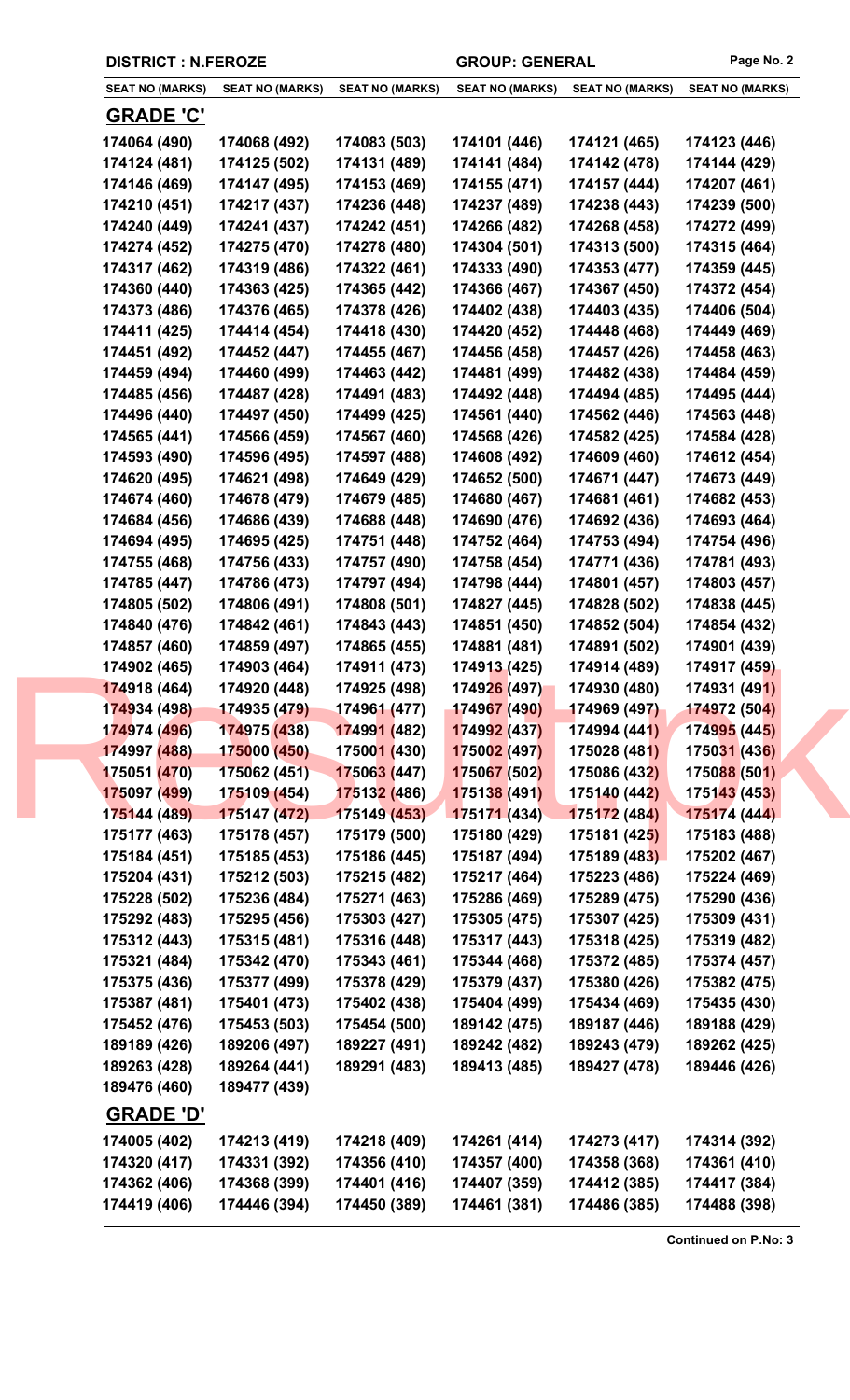| <b>DISTRICT : N.FEROZE</b> |                                                                    |                        | <b>GROUP: GENERAL</b>  |                        | Page No. 3             |  |
|----------------------------|--------------------------------------------------------------------|------------------------|------------------------|------------------------|------------------------|--|
| <b>SEAT NO (MARKS)</b>     | <b>SEAT NO (MARKS)</b>                                             | <b>SEAT NO (MARKS)</b> | <b>SEAT NO (MARKS)</b> | <b>SEAT NO (MARKS)</b> | <b>SEAT NO (MARKS)</b> |  |
| <b>GRADE 'D'</b>           |                                                                    |                        |                        |                        |                        |  |
| 174489 (400)               | 174498 (398)                                                       | 174583 (372)           | 174618 (406)           | 174651 (406)           | 174653 (399)           |  |
| 174672 (397)               | 174675 (405)                                                       | 174676 (416)           | 174683 (368)           | 174687 (373)           | 174772 (391)           |  |
| 174773 (380)               | 174856 (418)                                                       | 174860 (401)           | 174861 (395)           | 174864 (410)           | 174912 (407)           |  |
| 174927 (419)               | 174929 (402)                                                       | 175029 (386)           | 175032 (363)           | 175056 (408)           | 175057 (413)           |  |
| 175061 (411)               | 175090 (369)                                                       | 175094 (415)           | 175175 (405)           | 175182 (417)           | 175201 (404)           |  |
| 175213 (414)               | 175220 (389)                                                       | 175291 (417)           | 175293 (363)           | 175296 (390)           | 175304 (388)           |  |
| 175311 (409)               | 175320 (382)                                                       | 175323 (383)           | 175324 (387)           | 189157 (411)           | 189158 (358)           |  |
| 189159 (383)               | 189166 (346)                                                       | 189168 (362)           | 189186 (376)           | 189201 (385)           | 189207 (415)           |  |
| 189208 (402)               | 189209 (416)                                                       | 189210 (353)           | 189226 (363)           | 189245 (376)           | 189261 (418)           |  |
| 189308 (372)               | 189412 (388)                                                       | 189415 (413)           | 189426 (365)           | 189441 (368)           | 189456 (375)           |  |
| <b>GRADE 'E'</b>           |                                                                    |                        |                        |                        |                        |  |
| 175188 (324)               |                                                                    |                        |                        |                        |                        |  |
| <b>PASS ONLY</b>           |                                                                    |                        |                        |                        |                        |  |
| 174783 (222)               | 174784 (247)                                                       | 190951 (212)           |                        |                        |                        |  |
|                            | <b>FAILURE CANDIDATES</b>                                          |                        |                        |                        |                        |  |
| 174134 (502)               | 174267 (423)                                                       | 174269 (342)           | 174276 (375)           | 174277 (384)           | 174285 (388)           |  |
| 174286 (464)               | 174301 (349)                                                       | 174311 (407)           | 174312 (338)           | 174341 (311)           | 174364 (362)           |  |
| 174370 (367)               | 174374 (332)                                                       | 174375 (304)           | 174377 (377)           | 174379 (349)           | 174409 (355)           |  |
| 174413 (255)               | 174415 (324)                                                       | 174416 (334)           | 174454 (407)           | 174464 (433)           | 174564 (198)           |  |
| 174599 (391)               | 174606 (299)                                                       | 174800 (402)           | 174804 (383)           | 174826 (326)           | 174837 (442)           |  |
| 174841 (304)               | 174858 (413)                                                       | 174862 (394)           | 174873 (533)           | 174876 (443)           | 174877 (513)           |  |
| 174879 (418)               | 174882 (498)                                                       | 174883 (476)           | 174884 (414)           | 174886 (335)           | 174887 (519)           |  |
| 174890 (540)               | 174904 (212)                                                       | 174907 (233)           | 174910 (337)           | 174915 (410)           | 174999 (438)           |  |
| 175030 (401)               | 175058 (417)                                                       | 175066 (422)           | 175076 (499)           | 175081 (468)           | 175142 (409)           |  |
| 175238 (366)               | 175288 (405)                                                       | 175294 (348)           | 175302(355)            | 175308 (398)           | 175322 (300)           |  |
| 175346 (441)               | 175383(413)                                                        | 175431 (322)           | 175451 (529)           | 189141 (360)           | 189156 (392)           |  |
| 189167 (298) 189244 (418)  |                                                                    | 189306 (377)           | 189307 (321)           | 189396 (309)           | 189411 (318)           |  |
|                            | <b>ABSENT IN ALL PAPERS</b>                                        |                        |                        |                        |                        |  |
| 174607                     |                                                                    |                        |                        |                        |                        |  |
|                            | <b>Result with held due to use of Unfairmeans/Copying Case</b>     |                        |                        |                        |                        |  |
| 174154                     | 174262                                                             | 174280                 | 174288                 | 174318                 | 174490                 |  |
| 174493                     | 174591                                                             | 174592                 | 174595                 | 174598                 | 174602                 |  |
| 174603                     | 174605                                                             | 174613                 | 174615                 | 174617                 | 174619                 |  |
| 174647                     | 174655                                                             | 174656                 | 174685                 | 174689                 | 174691                 |  |
| 174871                     | 174872                                                             | 174874                 | 174875                 | 174878                 | 174885                 |  |
| 174892                     | 174916                                                             | 174919                 | 174921                 | 174933                 | 175021                 |  |
| 175022                     | 175064                                                             | 175065                 | 175211                 | 175214                 | 175219                 |  |
| 175221                     | 175222                                                             | 175226                 | 175227                 | 175230                 | 175239                 |  |
| 175240<br>189241           | 175242<br>189428                                                   | 175244                 | 175310                 | 175384                 | 179346                 |  |
|                            |                                                                    |                        |                        |                        |                        |  |
|                            | <b>Result with held due to use of certain Queries/Verification</b> |                        |                        |                        |                        |  |
| 174006                     | 174091                                                             | 174143                 | 174186                 | 174187                 | 174189                 |  |
| 174190<br>189047           | 174195                                                             | 174196                 | 174614                 | 175100                 | 175388                 |  |
|                            |                                                                    |                        |                        |                        |                        |  |

**DATED: 03-07-2013**